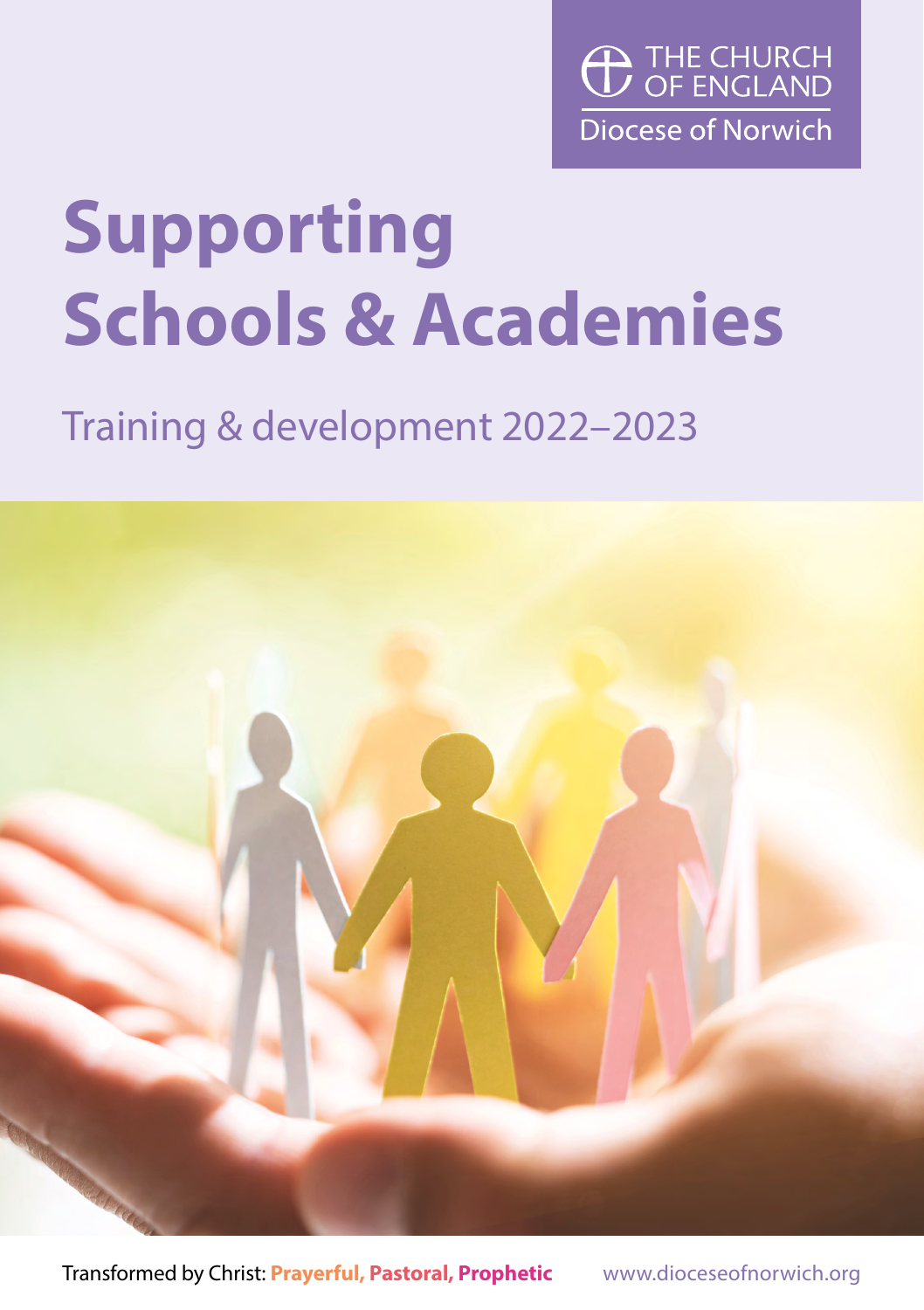#### **The Church of England's Vision for Education speaks of 'Educating for Wisdom, Knowledge and Skills'.**

This holds true for staff and governors too! Pursuit of wisdom is a commitment to a lifetime of learning, personal development, and engagement as deeply as possible in each area of our work. We hope the training, development and support offered here plays a part in developing such wisdom which in turn enables the children in all our schools to flourish and experience life in all its fullness as described by Jesus (John 10:10).

#### **Paul Dunning**

Diocesan Director of Education



A Provider of Choice

#### **Booking**

All courses (apart from governor courses) are booked on Eventbrite and can be accessed via our website: **[www.dioceseofnorwich.org/schools/training-events](http://www.dioceseofnorwich.org/schools/training-events)** All prices quoted are per person.

To register for a place on one of the **Governance** training sessions, please book using the DoN Governor Support Training tab on GovernorHub. Alternatively, you can email **governance@donesc.org** stating your name, governing body, course and date. If you are booking on behalf of another governor, please provide their email address so that they can receive a registration confirmation.

#### **Payment**

An invoice will be raised on completion of the course. If a course has multiple dates you will be charged the full amount after you have attended day one.

#### **Cancellation and non-attendance**

If you are unable to attend a course please contact: **[holly.davy@dioceseofnorwich.org](mailto:holly.davy%40dioceseofnorwich.org?subject=)** or call 01603 880853 and let a member of staff know. If it's out of office hours, please leave a message.

- If you give two weeks' notice you will not be charged.
- If you give between two weeks and least 48 hours' notice you will not be charged for the course, but a £30 administration fee will be payable.
- If you give less than 48 hours' notice or fail to attend, you will be charged the full fee.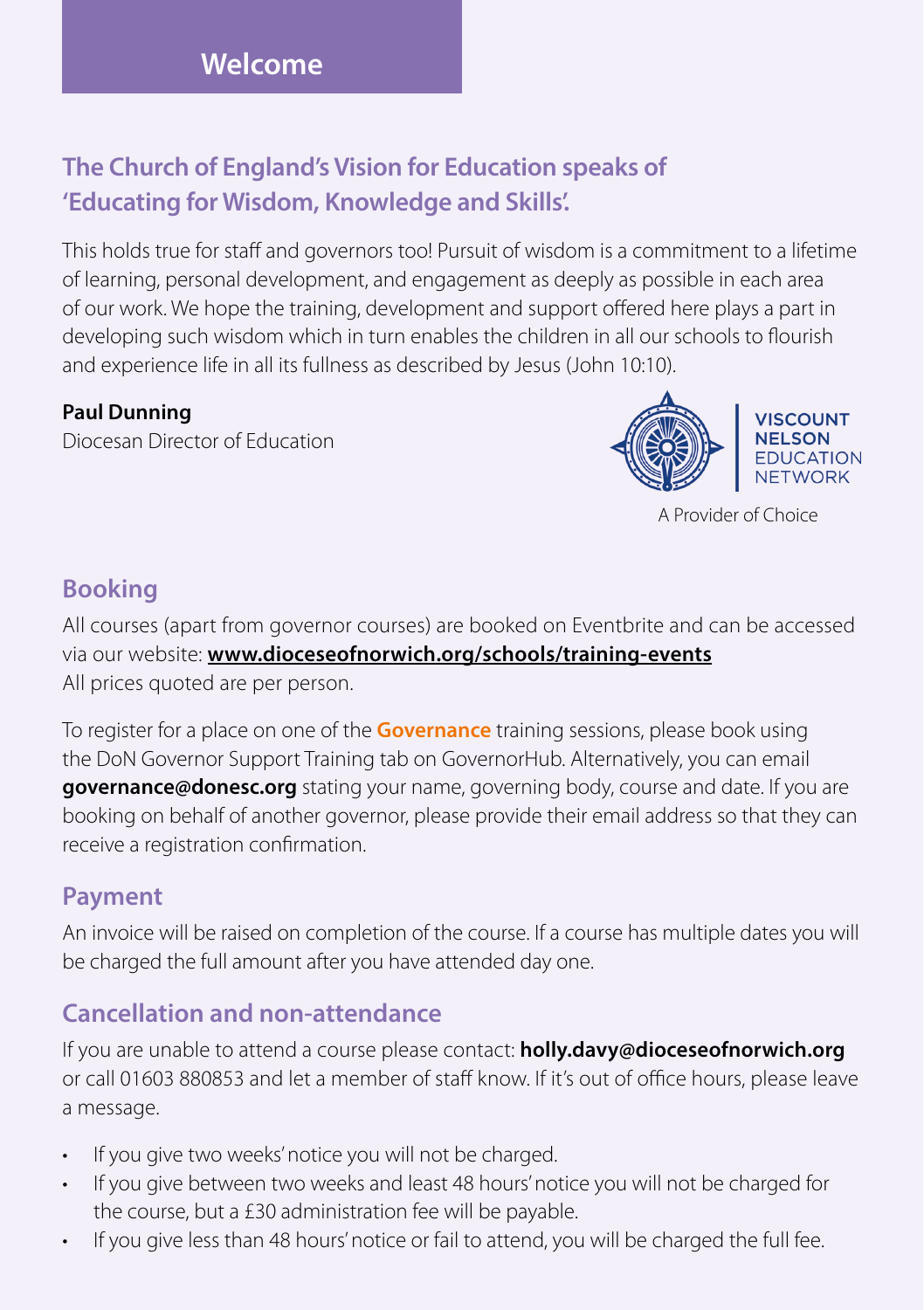| <b>Subject Knowledge Sessions in RE - Christianity</b><br>13 Sep 2022, 4pm-5pm, £40 per session or complete package £250   | DofN.org/SKS_Christianity    |
|----------------------------------------------------------------------------------------------------------------------------|------------------------------|
| <b>Subject Knowledge Sessions in RE - Judaism</b><br>20 Sep 2022, 4pm-5pm, £40 per session or complete package £250        | DofN.org/SKS_Judaism         |
| <b>Subject Knowledge Sessions in RE - Humanism</b><br>27 Sep 2022, 4pm-5pm, £40 per session or complete package £250       | DofN.org/SKS_Humanism        |
| <b>Subject Knowledge Sessions in RE - Islam</b><br>11 Oct 2022, 4pm-5pm, £40 per session or complete package £250          | DofN.org/SKS_Islam           |
| <b>Subject Knowledge Sessions in RE - Hinduism</b><br>18 Oct 2022, 4pm-5pm, £40 per session or complete package £250       | DofN.org/SKS_Hinduism        |
| <b>Subject Knowledge Sessions in RE - Sikhi</b><br>1 Nov 2022, 4pm-5pm, £40 per session or complete package £250           | DofN.org/SKS_Sikhi           |
| Subject Knowledge Sessions in RE - Buddhism<br>8 Nov 2022, 4pm-5pm, £40 per session or complete package £250               | DofN.org/SKS_Buddhism        |
| Subject Knowledge Sessions in RE - Complete package<br>13 Sep 2022 - 8 Nov 2022, 4pm-5pm £250 (all 7 sessions)             | DofN.org/SKS_7 sessions      |
| Is your RE Inspection ready?<br>15 Nov 2022, 1.30pm-4pm, £75                                                               | DofN.org/InspectionReady_Nov |
| Is your RE Inspection ready?<br>15 Mar 2023, 1.30pm-4pm, £75                                                               | DofN.org/InspectionReady_Mar |
| RE for ECTs - Session 1 & 2<br>15 Sep 2022, 1.30-4pm (session 1)<br>9 Mar 2023, 1.30-4pm (session 2), £150 (both sessions) | DofN.org/ECTs                |
| $RE$ for $ECTs + 1$<br>21 Sep 2022, 1.30-4pm, £75                                                                          | DofN.org/ECTsplus1           |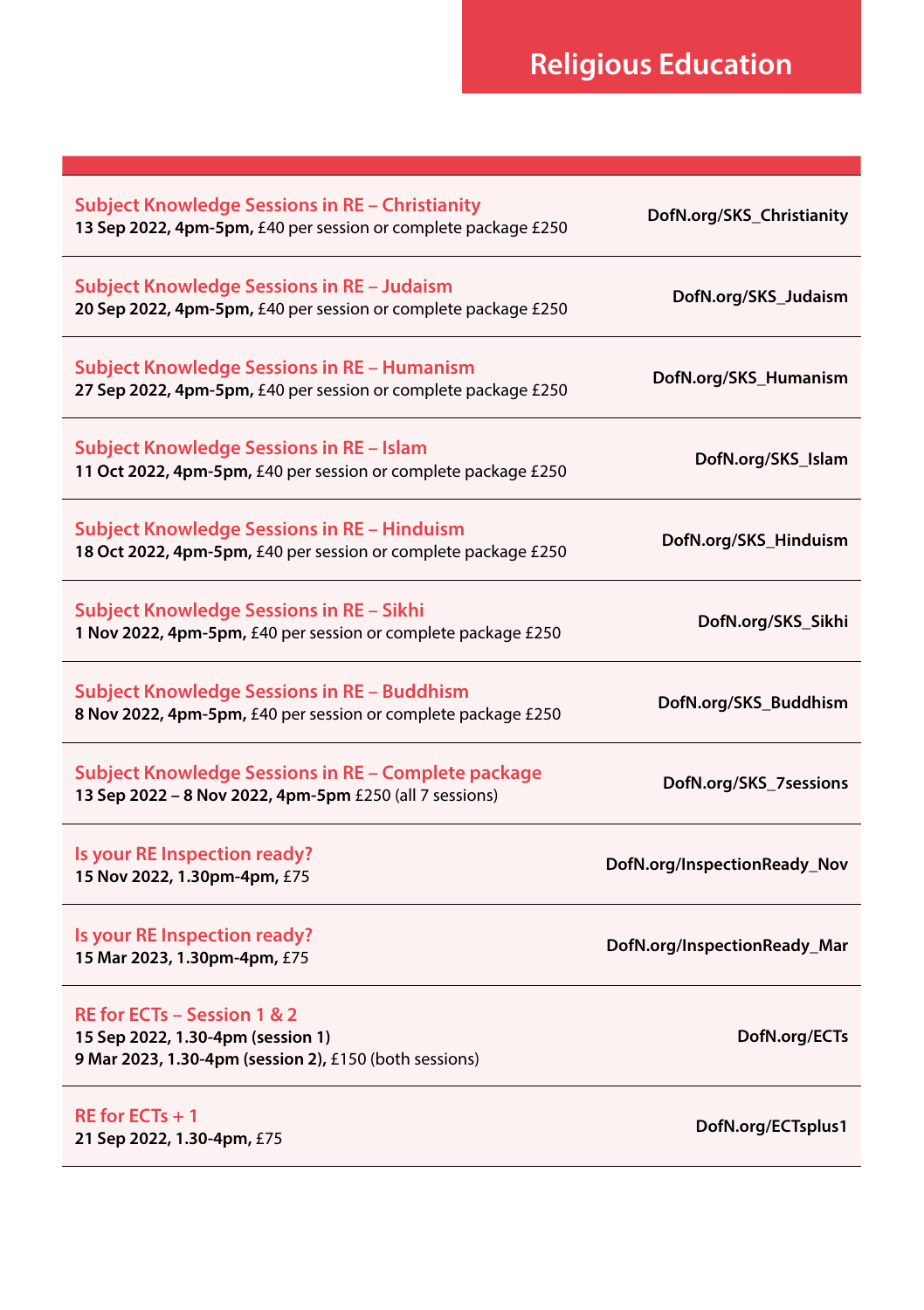### **Religious Education**

| Teaching RE through the three disciplines of<br><b>Theology / Philosophy / Social Human Sciences</b><br>23 Nov 2022, 1.30-5pm, £75 | DofN.org/TeachingRE_Nov  |
|------------------------------------------------------------------------------------------------------------------------------------|--------------------------|
| Teaching RE through the three disciplines of<br><b>Theology / Philosophy / Social Human Sciences</b><br>21 Mar 2023, 1.30-5pm, £75 | DofN.org/TeachingRE_Mar  |
| Courageous Advocacy - How can you develop your<br>pupil's character and social action in school?<br>10 Nov 2022, 1.30-3.30pm, £50  | DofN.org/CA_Nov          |
| Courageous Advocacy - How can you develop your<br>pupil's character and social action in school?<br>16 Mar 2023, 2pm-4pm, £50      | DofN.org/CA_Mar          |
| The use of Art and Images in RE<br>27 Apr 2023, 9.30am-3.30, £140                                                                  | DofN.org/Art_Images      |
| <b>RE Moderation and Sharing of Good Practice</b><br>15 Jun 2023, 1.30pm-4pm, Free                                                 | DofN.org/GoodPractice    |
| Ways of Assessing RE –<br><b>Substantive Knowledge and Ways of Knowing</b><br>4 Oct 2022, 2pm-4.30pm, £75                          | DofN.org/AssessingRE_Oct |
| <b>Ways of Assessing RE - Substantive</b><br><b>Knowledge and Ways of Knowing</b><br>1 Feb 2023, 2pm-4.30pm, £75                   | DofN.org/AssessingRE_Feb |
| <b>Practical ways to explore Racial Justice in RE</b><br>22 Feb 2023, 1.30pm-4pm, £75                                              | DofN.org/RacialJustice   |
| RE Subject Leadership Toolkit /<br><b>Curriculum Development and Review</b><br>19 Oct 2022, 9.30am-4pm, £140                       | DofN.org/Toolkit_Oct     |
| <b>RE Subject Leadership Toolkit /</b><br><b>Curriculum Development and Review</b><br>22 June 2023, 9.30am-4pm, £140               | DofN.org/Toolkit_June    |
| An introduction to the RE Quality Mark (REQM)<br>29 Sep 2022, 3.30pm-5pm, £50                                                      | DofN.org/REQM_Sep        |
| An introduction to the RE Quality Mark (REQM)<br>09 Feb 2023, 3.30pm-5pm, £50                                                      | DofN.org/REQM_Feb        |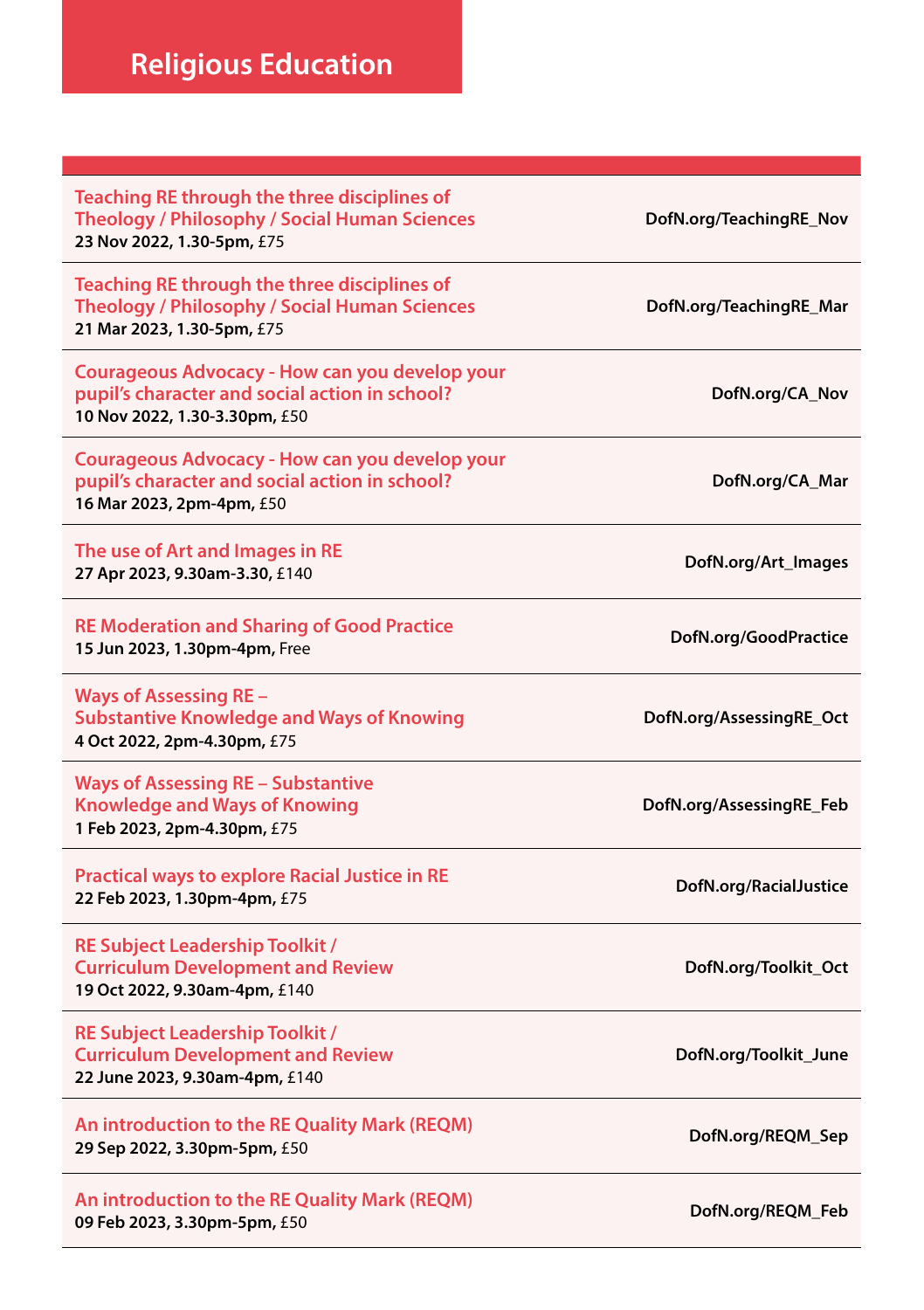## **Religious Education**

| <b>Understanding Christianity</b><br>28 Nov 2022, 9am-4.30pm, £215 (inc resource pack) & £140 (exc resource pack) | DofN.org/UC_Nov                  |
|-------------------------------------------------------------------------------------------------------------------|----------------------------------|
| <b>Understanding Christianity</b><br>5 Jun 2023, 9am-4.30pm, £215 (inc resource pack) & £140 (exc resource pack)  | DofN.org/UC Jun                  |
| Understanding Humanism – A Curriculum Resource in RE<br>Mar 2023, 1.30pm-4pm, £75                                 | DofN.org/UH                      |
| <b>RE Local Leaders Forum</b><br>17 Oct 2022, 1.30pm-4pm, Free                                                    | DofN.org/LLF_Oct                 |
| <b>RE Local Leaders Forum</b><br>30 Jan 2023, 1.30pm-4pm, Free                                                    | DofN.org/LLF Jan                 |
| <b>RE Local Leaders Forum</b><br>26 Jun 2023, 1.30pm-4pm, Free                                                    | DofN.org/LLF Jun                 |
| <b>RE Audit</b><br>In school, £250 (community schools £300)                                                       | chris.allen@dioceseofnorwich.org |
| <b>Bespoke Staff Meeting and In School Training</b><br>In school, £100 (community schools £125)                   | chris.allen@dioceseofnorwich.org |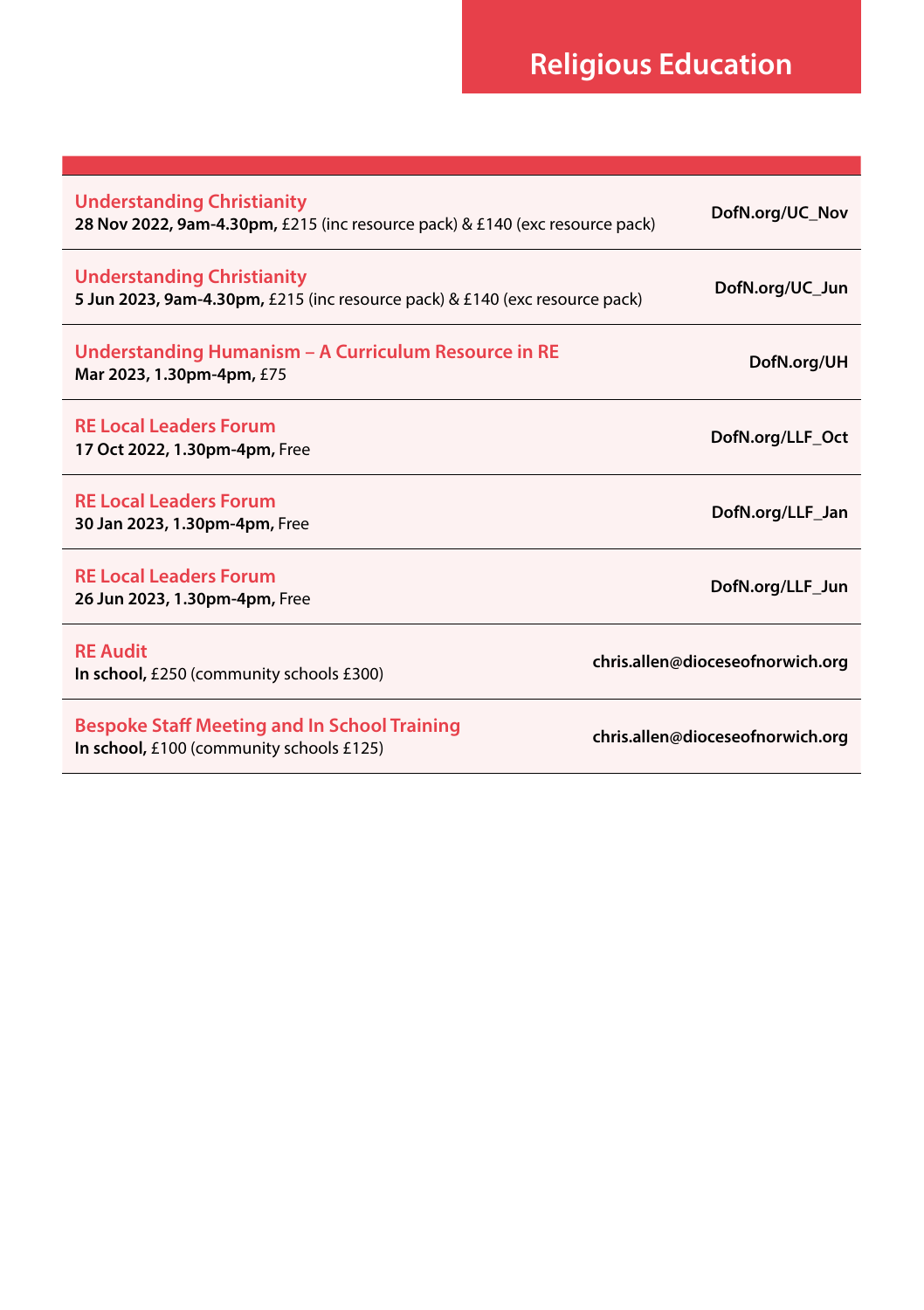| <b>Are you SIAMS ready?</b><br>10 Oct 2022, 10am-3.30pm, £140          | DofN.org/SIAMSready_Oct        |
|------------------------------------------------------------------------|--------------------------------|
| Are you SIAMS ready?<br>16 Jan 2023, 10am-3.30pm, £140                 | DofN.org/SIAMSready_Jan        |
| <b>Are you SIAMS ready?</b><br>15 May 2023, 10am - 3.30pm, £140        | DofN.org/SIAMSready_May        |
| <b>Collective Worship Network</b><br>26 Sep 2022, 2pm-4pm, Free        | DofN.org/CW_Sep                |
| <b>Collective Worship Network</b><br>21 Nov 2022, 2pm-4pm, Free        | DofN.org/CW_Nov                |
| <b>Collective Worship Network</b><br>27 Feb 2023, 2pm-4pm, Free        | DofN.org/CW_Feb                |
| <b>Collective Worship Network</b><br>22 May 2023, 2pm-4pm, Free        | DofN.org/CW_May                |
| <b>SIAMS Health Check</b><br>In school, £250                           | jon.moule@dioceseofnorwich.org |
| <b>Pupil Leadership in Collective Worship</b><br>Bespoke, £100         | jon.moule@dioceseofnorwich.org |
| <b>Bespoke Staff Meeting and In School Training</b><br>In school, £100 | jon.moule@dioceseofnorwich.org |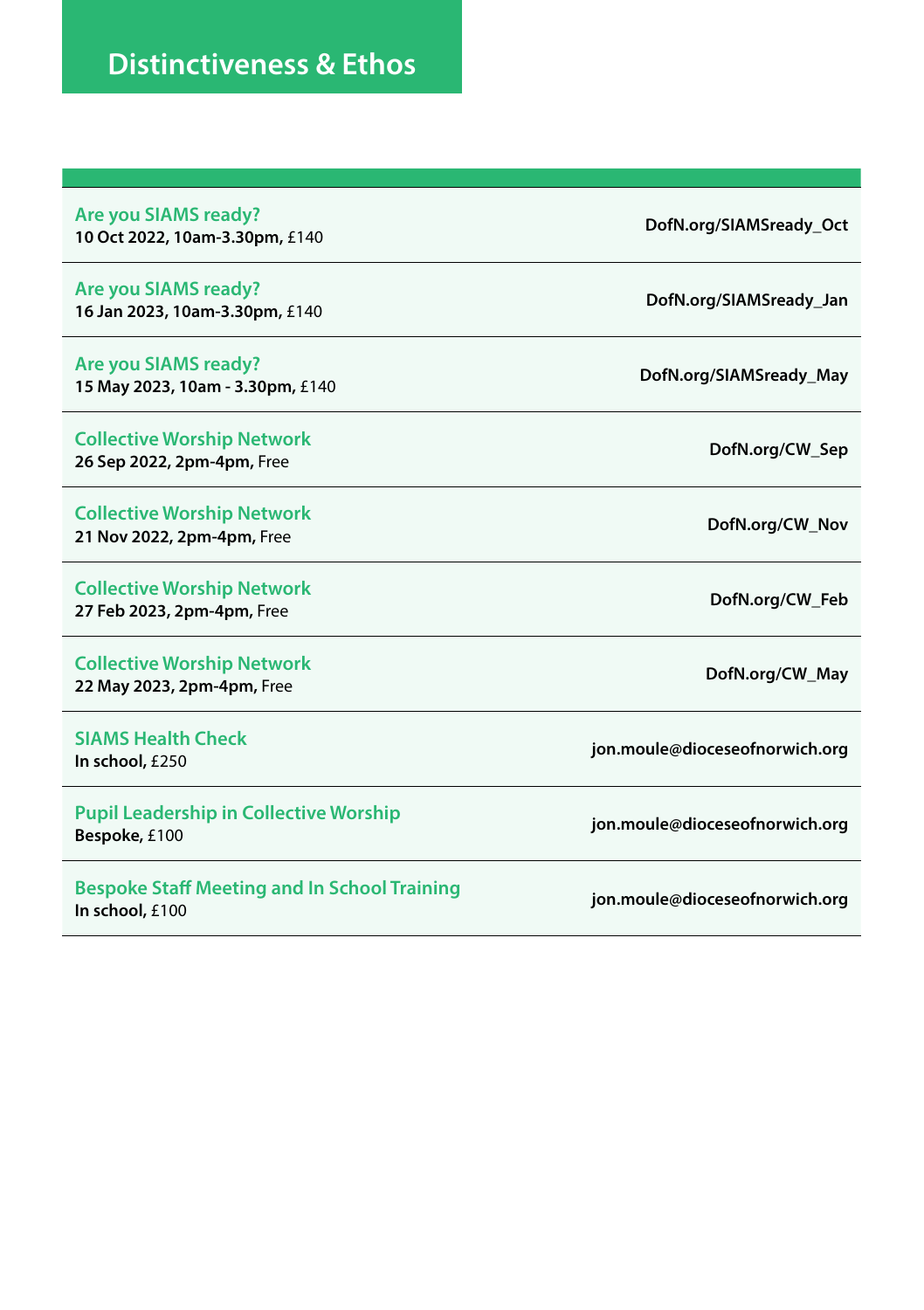| An introduction to the SIAMS Schedule for Governors<br>12 Oct 2022, 6pm-8pm, Free                                                    | DofN.org/GovernorHub  |
|--------------------------------------------------------------------------------------------------------------------------------------|-----------------------|
| An introduction to the SIAMS Schedule for Governors<br>20 Mar 2023, 10am-12noon, Free                                                | DofN.org/GovernorHub  |
| <b>Introduction to Governance in Church Schools and Academies</b><br>11 Oct 2022, 4pm-6pm, Free                                      | DofN.org/GovernorHub  |
| <b>Introduction to Governance in Church Schools and Academies</b><br>6 Feb 2023, 10am-12noon, Free                                   | DofN.org/GovernorHub  |
| <b>Introduction to Governance in Church Schools and Academies</b><br>24 May 2023, 6pm-8pm, Free                                      | DofN.org/GovernorHub  |
| <b>Introduction to Monitoring in Church Schools and Academies</b><br>2 Nov 2022, 4pm-6pm, Free                                       | DofN.org/GovernorHub  |
| <b>Introduction to Monitoring in Church Schools and Academies</b><br>20 Feb 2023, 10am-12noon, Free                                  | DofN.org/GovernorHub  |
| <b>Introduction to Monitoring in Church Schools and Academies</b><br>18 May 2023, 6pm-8pm, Free                                      | DofN.org/GovernorHub  |
| RE - Complying to Statutory Duties: Norfolk Agreed Syllabus,<br><b>SIAMS &amp; Ofsted</b><br>6 Oct 2022, 10am-12noon, Free           | DofN.org/GovernorHub  |
| RE - Complying to Statutory Duties: Norfolk Agreed Syllabus,<br><b>SIAMS &amp; Ofsted</b><br>29 Mar 2023, 6pm-8pm, Free              | DofN.org/GovernorHub  |
| Courageous Advocacy - How can you develop your pupil's<br>character and social action in school?<br>10 Nov 2022, 1.30pm-3.30pm, Free | DofN.org/GovernorHub  |
| Courageous Advocacy - How can you develop your pupil's<br>character and social action in school?<br>16 Mar 2023, 2pm-4pm, Free       | DofN.org/GovernorHub  |
| Bespoke training for governors in school<br>In School, £100                                                                          | governance@donesc.org |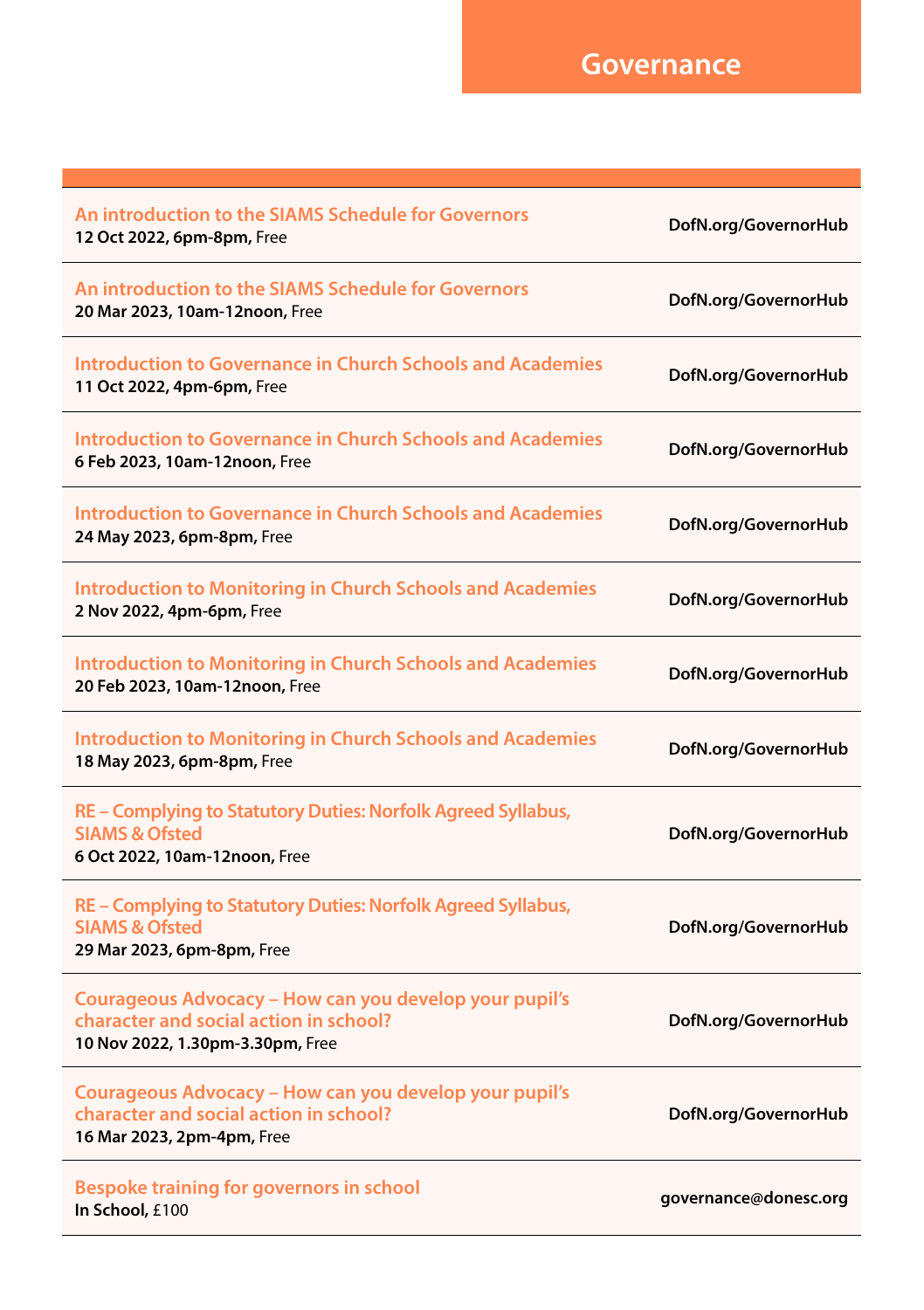#### **Leadership**

**HT Induction – Session 1 30 Sep 2022, 9am-1pm,** Free **[DofN.org/HTinduction\\_Sep](http://DofN.org/HTinduction_Sep)**

#### **HT Induction – Session 2**

**Leadership Forum 16 Nov 2022, 9.30am-12.30pm,** Free **[DofN.org/LF\\_Nov](http://DofN.org/LF_Nov)**

**Leadership Forum 23 Feb 2023, 9.30am-12.30pm,** Free **[DofN.org/LF\\_Feb](http://DofN.org/LF_Feb)**

**Leadership Forum 13 Jun 2023, 9.30am-12.30pm,** Free **[DofN.org/LF\\_Jun](http://DofN.org/LF_Jun)**

**HT Conference**

**12 Jan 2023, 9am-1pm,** Free **[DofN.org/HTinduction\\_Jan](http://DofN.org/HTinduction_Jan)**

**28 Mar 2023, All day,** Free **[DofN.org/Headteachers2023](http://DofN.org/Headteachers2023)**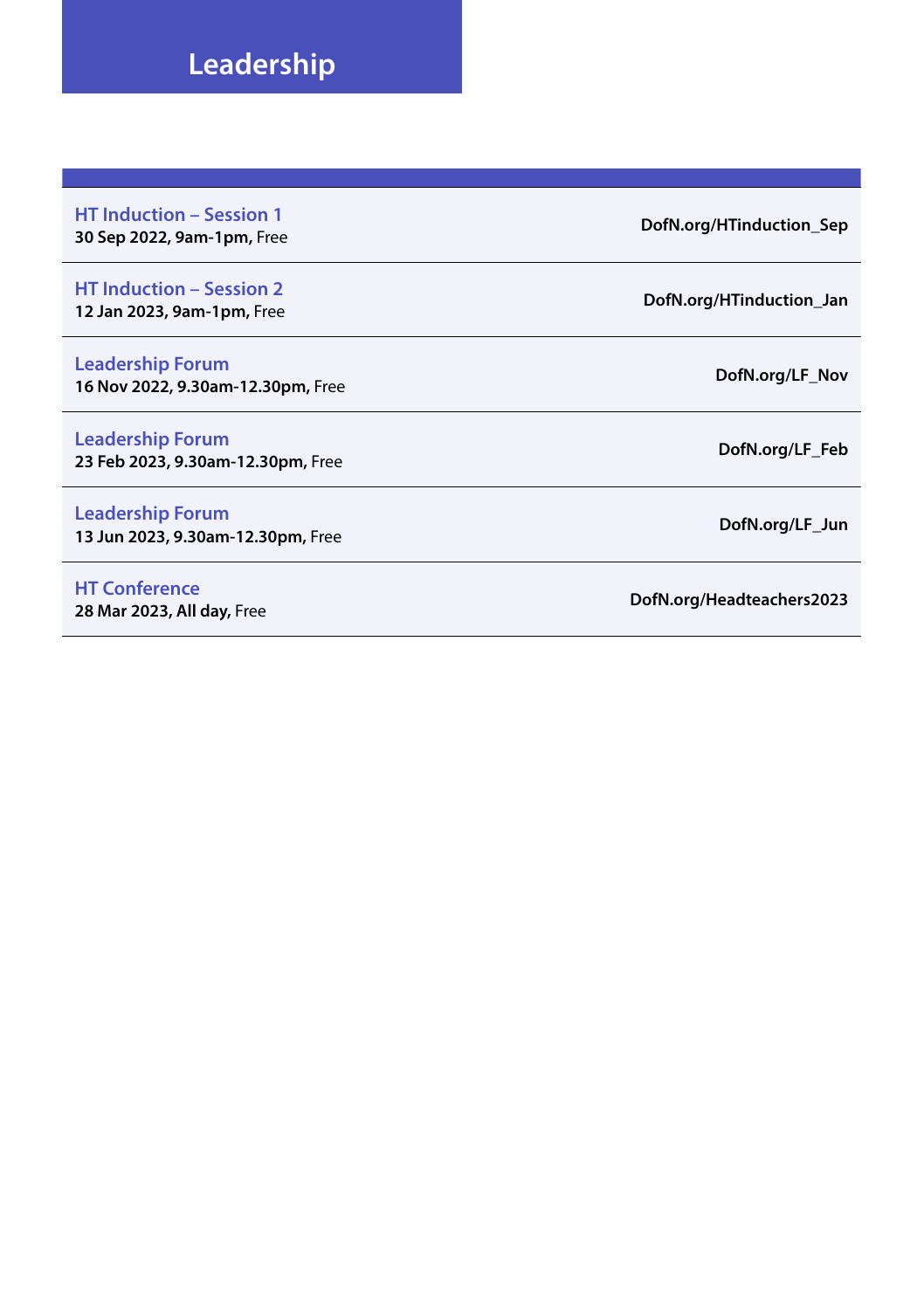# **NORWICH**

## **Schools & family learning Schools & family learning**

#### **BE A BE A BENEDICTINE BENEDICTINE**

**Discover the early history of Norwich** Cathedral as a Cathedral as a Benedictine Monastery. Visit seven sacred spaces and learn about the lives of the Monks. Consider the rules and



values the community lived by and how that could be applied to your school community, or your own ethos of spirituality structured in a similar way.

Bring a class, a school council or your whole school to think about the spirituality of living and learning together. Also perfect for a staff visit to complement the children's ideas and explorations.

#### **CONTACT US CONTACT US**

**01603 218320 01603 218320 01603 218316** 



**Clare Williams Clare Williams 01603 218320 headofschools@cathedral.org.uk headofschools@cathedral.org.uk 01603 218316**

**Lindsay Blankley Lindsay Blankley Clare Williams schoolsofficer@cathedral.org.uk schoolsofficer@cathedral.org.uk headofschools@cathedral.org.uk**

**Debbie Whitbread Debbie Whitbread schoolsadmin@cathedral.org.uk schoolsadmin@cathedral.org.uk Lindsay Blankley schoolsofficer@cathedral.org.uk**

**See our website for a full list of See our website for a full list of programmes available** and **how** to book **www.cathedral.org.uk/learning/schools www.cathedral.org.uk/learning/schools schoolsadmin@cathedral.org.uk -work -work SEE our<sub>cin</sub>cy <b>full** *list list***</del> <b>***list list***</del> <b>***list* 

**FULL DAY VISITS (normally 10am-2pm) FULL DAY VISITS (normally 10am-2pm) programmes available and how to book £4.50 per pupil £4.50 per pupil www.cathedral.org.uk/learning-schools**<br>Cathedral.org.uk **-work**

**HALF DAY VISITS (normally 10-12 or HALF DAY VISITS (normally 10-12 or 12-2) £3.90 per pupil £4.50 per pupil**

**HALF DAY VISITS (normally 10-12 or**

#### **COMBINE YOUR VISIT COMBINE YOUR VISIT**



explorations.

the Mosque as part of the Mosque as part of the Mosque and the  $\alpha$ visit to another special, sacred site in Norwich. You can now combine your visit to us with a

- Compare Christianity and Islam by visiting the Mosque as part of your visit to us and contrast it with the Cathedral building.
- Spend a morning at the Synagogue before coming to the Cathedral for lunch and the history of Norwich and spiritual writing. afternoon.  $\mathbf t$ ernoon.  $\mathbf v$ is philosophy, view of philosophy, view of philosophy, view of philosophy, view of philosophy,  $\mathbf v$
- Make a pilgrimage to the Julian Shrine to learn about an important figure in the history of Norwich and spiritual writing. Think about Julian's philosophy, view of God and concern for the care of creation.

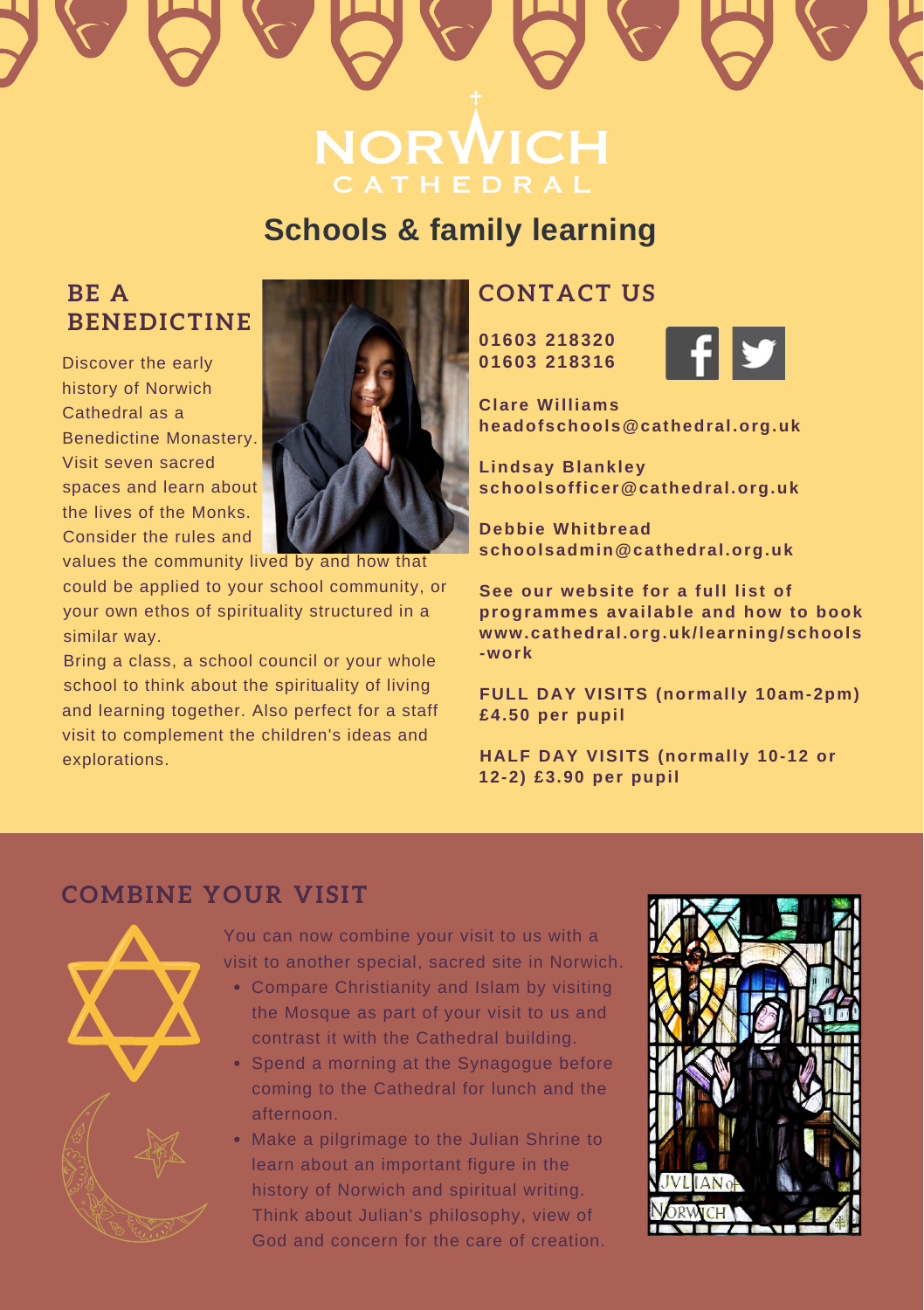#### **The Children, Youth & Families Team supporting churches and schools**

The Diocese of Norwich Children, Youth & Families Team support schools and churches as they help young people grow in their Christian faith.

#### **Resources**

We offer schools and churches access to shared resources through our main resource centre based at Easton, and our satellite sites at Loddon and Gaywood.

Whether you are wanting RE resources, items for reflective corners or a prayer space, or Godly Play sets we may have what you are looking for, including:

- RE artefacts boxes for Christianity, Judaism, Islam, Hinduism, Sikhism, Buddhism.
- Books on world religions, bereavement, Puddles and Freddie stories (Understanding Christianity Accredited), Experience Christmas and Easter resource packs.
- Prayer Space resources including the big stuff like pop up gazebos, floor mats, and beanbags, to sensory items such as fairy lights, holding crosses, and finger labyrinths.
- Godly Play and reflective story sets.
- Outdoor games, gazebos, and inflatable domes.
- Puppets, Christianity in art pictures and much more.

Schools, churches and organisations can register to borrow resources for an annual  $f^{\rho}$ fee of  $f^{\rho}$ 

More information about the resource centres, the library catalogue, and registration forms are available online at: **www.DofN.org/cyf-resources** 

We are also happy to welcome visitors by prior appointment to browse our resources before registering or discuss how we can help direct you to the resources which can best support you.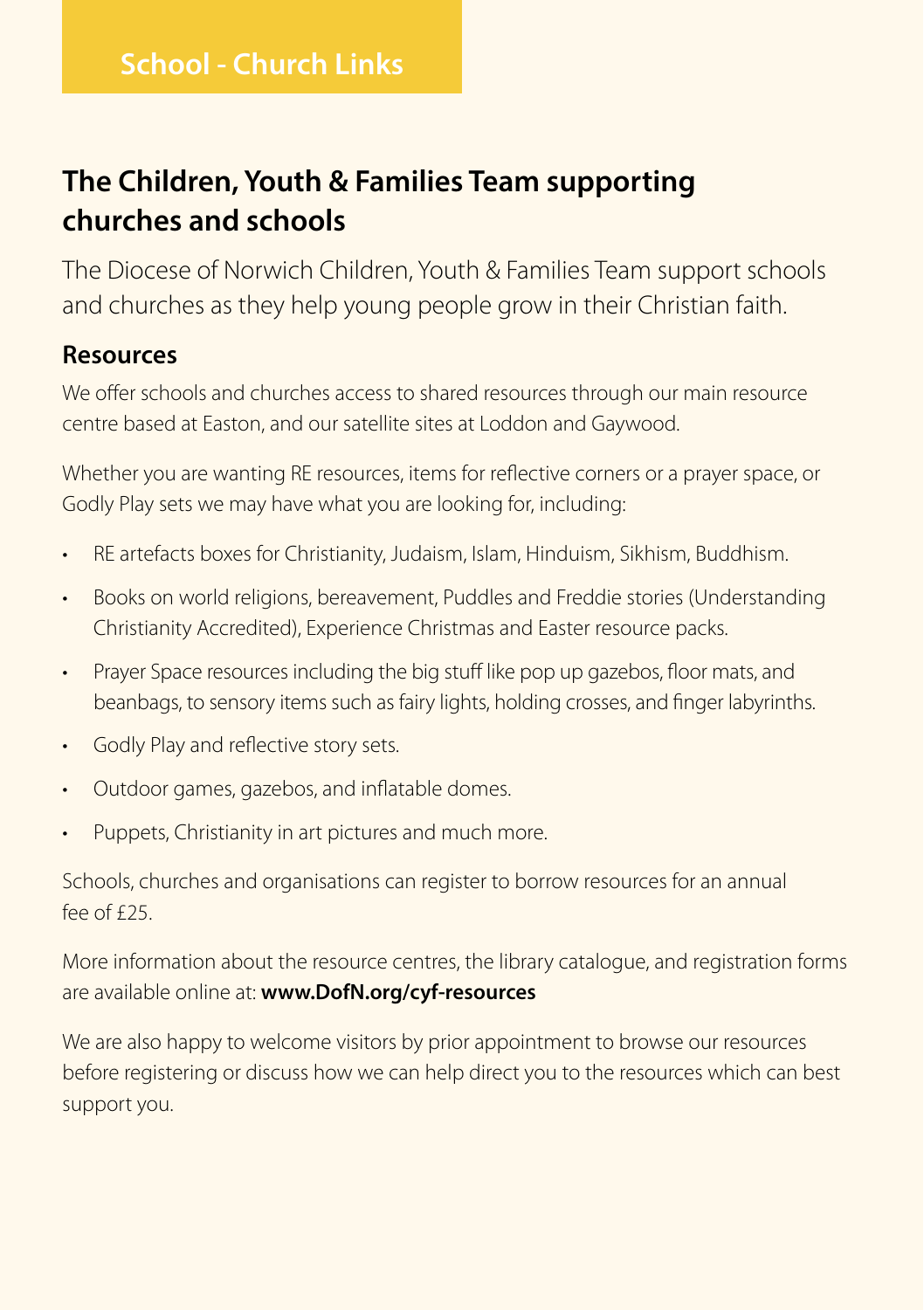#### **Looking for a project that links your school with the local church?**

We can provide advice and support around several recognised projects which can be run in and for schools, including:

**Open the Book –** The major stories of the Bible delivered through short, scripted acts of collective worship led by a team of Christians from local churches.

**Prayer Spaces in Schools** – A space is creatively transformed to enable children and young people to explore life questions, spirituality, and faith in a safe, interactive, and multisensory way.

**CAP Money Kids** – A two session course delivered by trained CAP Money Coaches, introducing the foundations of good money management for children aged 9-11 years old.

**Godly Play** – An imaginative storytelling approach using simple wooden sets to share sacred Bible stories, parables, and liturgical concepts, allowing for children to make their own personal responses.

**Active RE** – An innovative programme for key stage 1 and 2 which involves children learning about Christian Bible stories and values whilst being active.

**Inspired Classrooms** – A toolkit giving ideas, lessons, and resources to help build a full cross-curricular day of learning within your local parish church.

**Chaplaincy** – We are working to help local churches better support schools by developing more formalised links through area chaplaincy teams. Get in touch if this is something that would interest you.

Find out more online at: **www.DofN.org/cyf**  Contact us at: **cyf@dioceseofnorwich.org, 01603 882374**

Mission Hub is a searchable library of online resources, ideas and multi-media links to inspire and resource you with ideas for Collective Worship, Festivals, Prayer and RE. Visit: **www.DofN.org/missionhub**